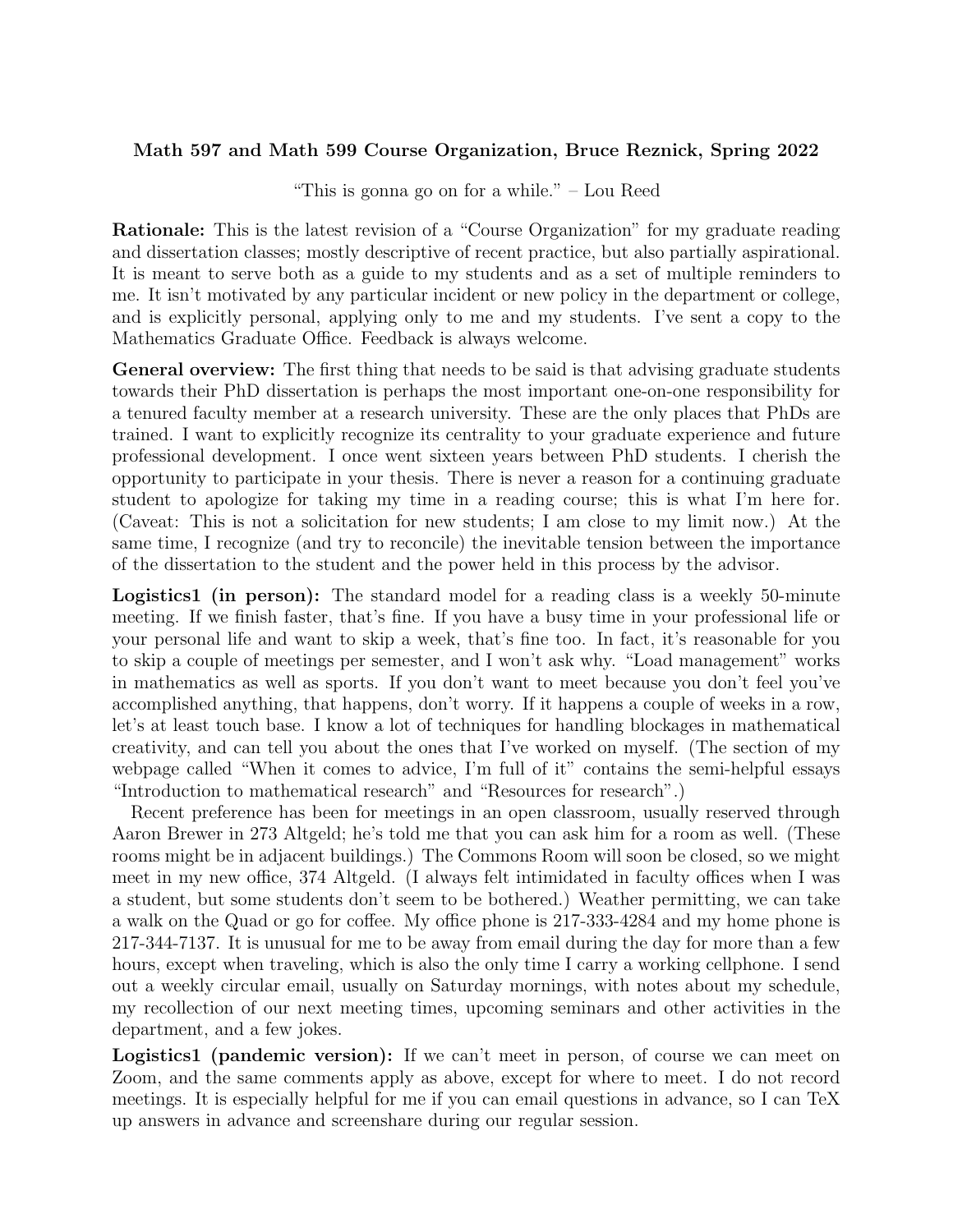Logistics2: Self-care is always essential. Make sure you have some fun every day (no report to me needed). If you have to choose between sleep and preparing for our meeting, for goodness' sake, please choose sleep. No theorem is worth your health.

At some point, you will want or need me to write a letter to the Graduate Office or for a fellowship or for a job. I have a lot of practice writing letters and usually write for about 20-30 people each year overall. If you need a letter from me, don't be shy in asking. You may also have forms that need my signature. Ordinarily, if they also require a conversation, bring them to a meetings. Otherwise, leave them in my mailbox and send me an email; I'll sign and return to your mailbox.

Social media. I exist, barely, on Facebook and Twitter. I don't know what LinkedIn is really for, but I'm there too. As a general academic policy, it is awkward when students visibly "like" opinions their advisor has expressed publicly, because there's always a question about whether this has been done freely or under a sense of obligation. I won't notice or get upset if you do it or if you don't. These days, I do not follow my students, undergraduate or graduate on social media; I think that would be inappropriately intrusive.

Also, please don't forget to register for this class if you're taking it.

The work: What to read? This may be your most important decision, and it will emerge from our conversations about your interests and your goals. My goals for your thesis are almost completely determined by your goals for yourself. I know a lot of kinds of math, but you might be interested in other areas of math that I could be helpful with. The final decision is always yours. There are a few places I typically start (Stern sequence notes, my papers or beamer slides on my website), but as time goes on, and you tell me what resonates with you and what doesn't, the direction of our work will become clearer. Usually it takes no more than a semester for an individualization of the subject matter to take hold.

Whenever possible, theory is interspersed with specific examples working out the ideas in detail. In my experience, the first stage of mathematical discovery is the anomalous example. (According to Isaac Asimov, scientists don't say "Aha!", they say "That's funny!") Occasionally, you will start reading a paper, and decide you don't want to continue. That's fine; I know a lot of papers. Occasionally it turns out that what you're interested in is something I can't effectively advise you on, but a colleague can. If so, go for it. It's happened before. I don't take it personally. We can still say hello at tea.

If you have done some work that you want me to look at, I prefer you to send it to me the day before, and even better if you've LaTeX'd it up so I can print it out to read. (I can't read critically on a screen very well.) I will be more useful to you when I have had several passes at reading, and a chance to reflect. For you, the .tex file becomes part of a zero-th draft of your dissertation, and you can never start on *that* too early. It's helpful to put the date into the title of the file for easy retrieval. I am ruthless in red-inking drafts for content and for usage, and if you feel I've been mean, I'll show you what I do to my own drafts! Naturally, there are times when you've just proved something and are excited to talk to me about it. If you want to drop by my office, please email first so we can find a mutually convenient time.

Doing mathematics. Mathematical research is a natural extension of the homework you've done all your life in mathematics courses, except that there is no back of the book to check for the answer, and there might not even be a book. Research is also often a matter of synthesizing several seemingly different ideas or approaches into a new object. Your job as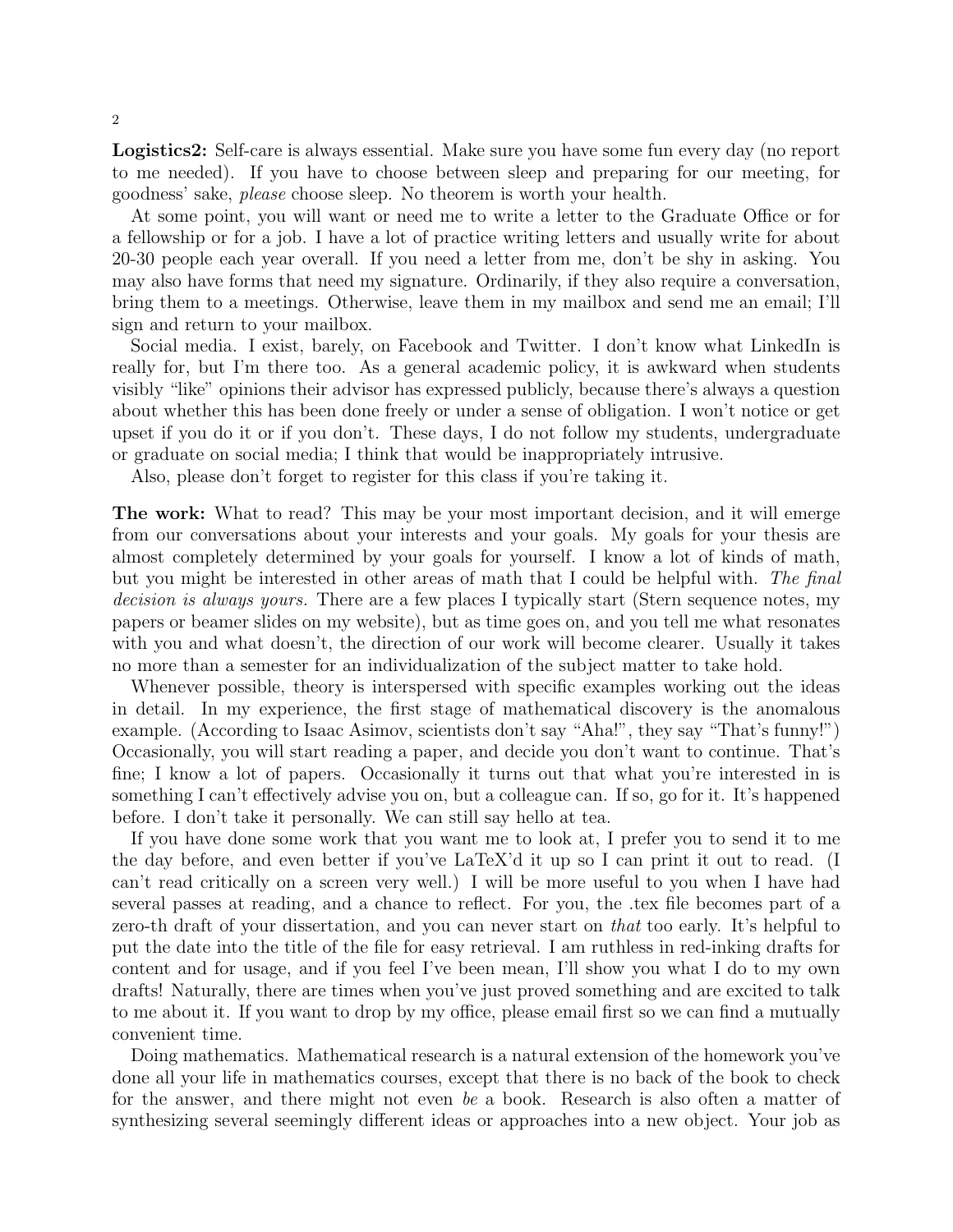a prospective researcher is to be active, not passive, in taking in mathematics: let the ideas get under your skin and visit your dreams. Be bold. No idea is so audacious that it isn't worth exploring for at least 15 minutes.

Math is hard. It has to be hard. Nobody can get a job as a professor of boiling spaghetti. Very smart people have been thinking about mathematics for a hundred generations. How dare we try to add to their understanding? I think the best way is through hard work and a deep appreciation of the incremental progress of ourselves and others. Research progress is not linear or even continuous. I've been working on some problems for more than 40 years.

One of my most important jobs is to be "present" during our meeting times and alert to the questions you are asking, both explicitly and implicitly. Every one of my students has, by the time they finished their dissertation, proved something wonderful and unexpected. That's what I'm looking for. Sergei Diaghilev, the founder of the Ballets Russes, used to say to his dancers, "Étonnez-moi." "Astonish me." Astonish me. That's why we're here.

Tricky parts: Graduate students and professors are adults who are fellow inhabitants of an intentional community known as a Department of Mathematics. When they enter into the advisor/advisee roles, things change, sometimes subtly, sometimes not. I always want to meet students where they are, shaped by their specific experiences (academic, personal, and societal), expectations and talents. But these mostly melt away when we are actively doing math together: polynomials don't care about our particularities.

One of the first books I read about education pointed out that a good teacher must "be friendly without being a friend", and so I should discuss some uncomfortable issues explicitly. The professor/student relationship is inherently asymmetric. One person must formally evaluate the other's work, and there are typically major disparities in age, experience, etc. Friends don't grade friends. Nonetheless, cordiality and mutual respect must prevail.

There is no algorithm for achieving a successful advisor/advisee relationship; it is an iterative process. I'll let you know how I think things are going when we work together and at the same time, I urge you in the strongest terms to be forthright in telling me quickly about any non-optimal aspects of our professional interactions. We both want to accelerate the convergence. (Some of you reading this have already been forthright with me. Thanks!) The easiest ways for such communications to happen are face-to-face or campus email, though in some cases, you might feel more comfortable leaving a note in my mailbox. If you ever want it, I can give you my non-departmental email address.

This brings me to the delicate and rapidly emerging issue of privilege, which many of us (though nowhere near enough) are currently working through. (Yes, my choice of the word "emerging" shows that I have enjoyed a lot of privileges.) The most pernicious thing about privilege is its invisibility to those who have it: you don't notice when things are going the way they ought to. (People without a particular privilege more easily notice when things consistently  $don't$  go the right way.) Privilege is an immunity<sup>1</sup> from some specific garbage behaviors, whose absence is easily overlooked. People who complain about an overemphasis on ethnicity or gender have probably lived the privilege of not being reminded repeatedly of how their details are different from others. As a small example, I have never been mistaken

<sup>&</sup>lt;sup>1</sup>To the extent that privilege is immunity, I think "immunity" is the better term for effecting change. Any privilege is limited; people will simultaneously deny they have it, and fight to keep it. But immunity spreads and we all realize that the community is stronger when everyone shares in it. My personal goal is that everyone in the mathematical community should enjoy all its privileges.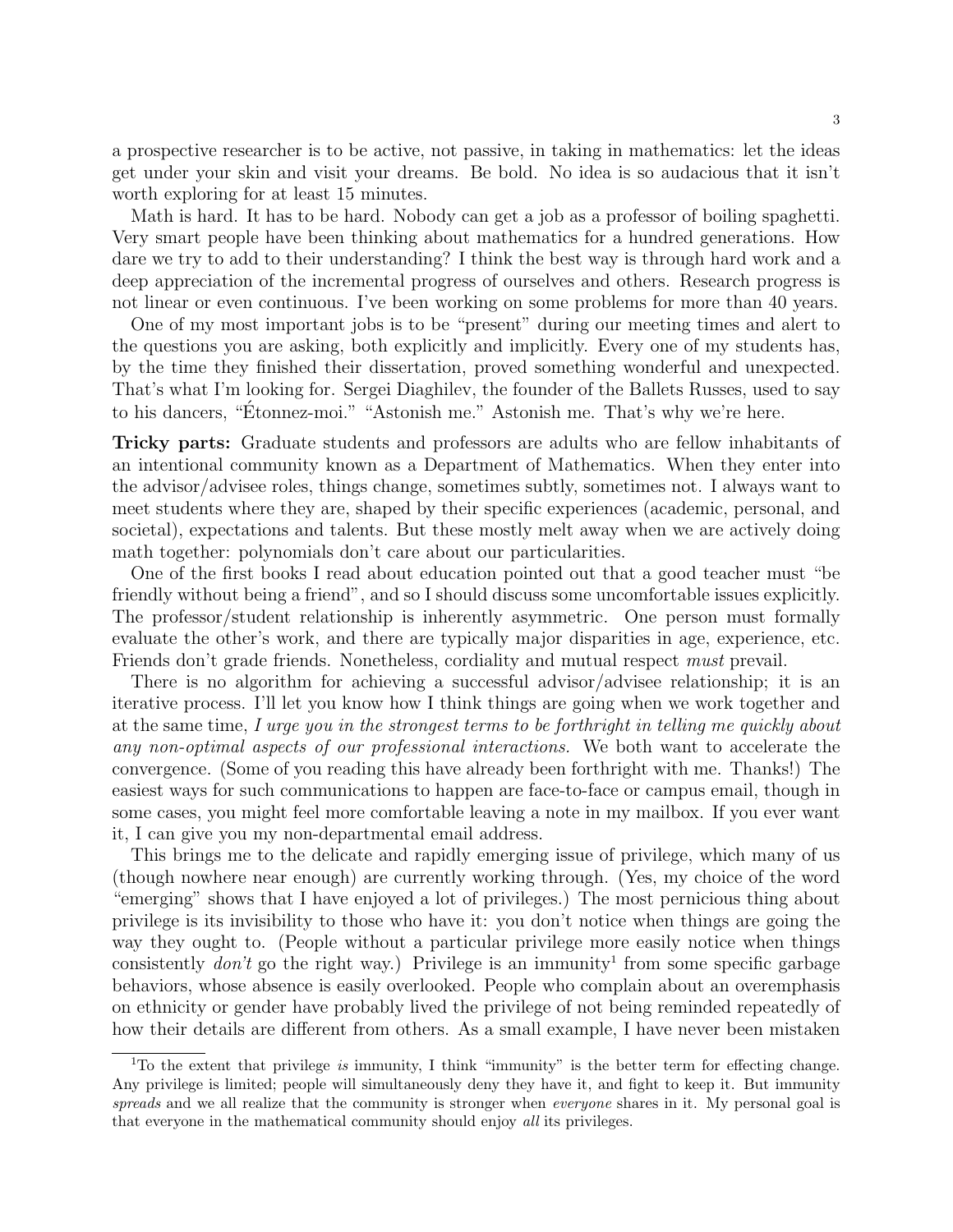for a custodian, office staffer, security officer or food server at a conference, nor given the stink-eye as a suspected interloper during refreshment breaks. It is an essential exercise to reflect periodically on one's own privileges. I keep finding new ones.

Like power, privilege is systemically asymmetric in our interactions: only one of us looks like the professor in a cartoon. And one of my many privileges over the years is that I haven't had to overcome demographic bigotry to establish myself as a plausible authority figure. (To be fair, I've had to deal with my own temperamental discomfort with the professional necessity of *being* an authority figure.) If privilege issues come up as we work together (bad assumptions, unintended affronts, etc.) please let me know as soon as possible, so I can fix what I'm doing. It is not your job to educate me in general, but I appreciate being informed when it is glaringly obvious that I don't know something I should.

One final tricky point about me. I will probably be retiring in the next few years. However, there is a long tradition in this department of emeritus faculty giving reading courses and advising PhD dissertations, and I hope to continue participating for a long time.

Your instructor: This section contains information for you and for anyone who asks about me. My CV is accessible from my webpage. I am usually an experimental pure mathematician. My work is defined by particular problems I find interesting, and I find it important to learn the history and literature of these problems while I'm exploring. (Much wonderful mathematics has been "reclaimed by the underbrush" and needs to be rediscovered.) I am not a master of any general area, and my interests are not usually motivated by the current socio-professional consensus of the area's "important" questions.

To paraphrase from my (often unsuccessful) grant applications: "My research is usually classified in 11 by MathSciNet, but my conferences are in 14. The work has recently been harvested in the delightful valley bounded by number theory, algebraic geometry and analysis, under a strongly combinatorial breeze." My main research these days has involved the representation of homogeneous polynomials (forms) as a sum of higher powers of forms, whether as sums of real squares (Hilbert's 17th problem), as linear combinations of higher powers of linear forms over various fields (Waring representations) or as sums of powers of complex quadratic forms (recent results in 19th century mathematics). I have also worked on a variety of digital problems in combinatorial number theory, often emanating from properties of the Stern sequence, and from the pattern of the configurations of lattice points in polytopes, with applications to sums of squares. (My own PhD was in functional analysis, leading me to Hilbert's 17th Problem and the higher degree Waring representation problem over R.) My papers might or might not match the current collective identification of "hot" topics, but I will never suggest that you work on a narrow thesis topic that only you and I would care about.

Finally, I need to discuss another rather taboo but very important subject: my answers to the question "What does mathematics mean to you?". These are presented in part to help you develop your own answers. There's no right or wrong; the answer varies from person to person and for one person, may change over time. Here's my January 2022 version.

"Euclid alone has looked on Beauty bare." – Edna St. Vincent Millay

Mathematics fills the spiritual niche in my life. An organized religion offers, I think, three things: (i) an explanatory story of the world, leading to (ii) a set of rules about how humans should interact, creating (iii) a community of people who share (i) and (ii). Mathematics